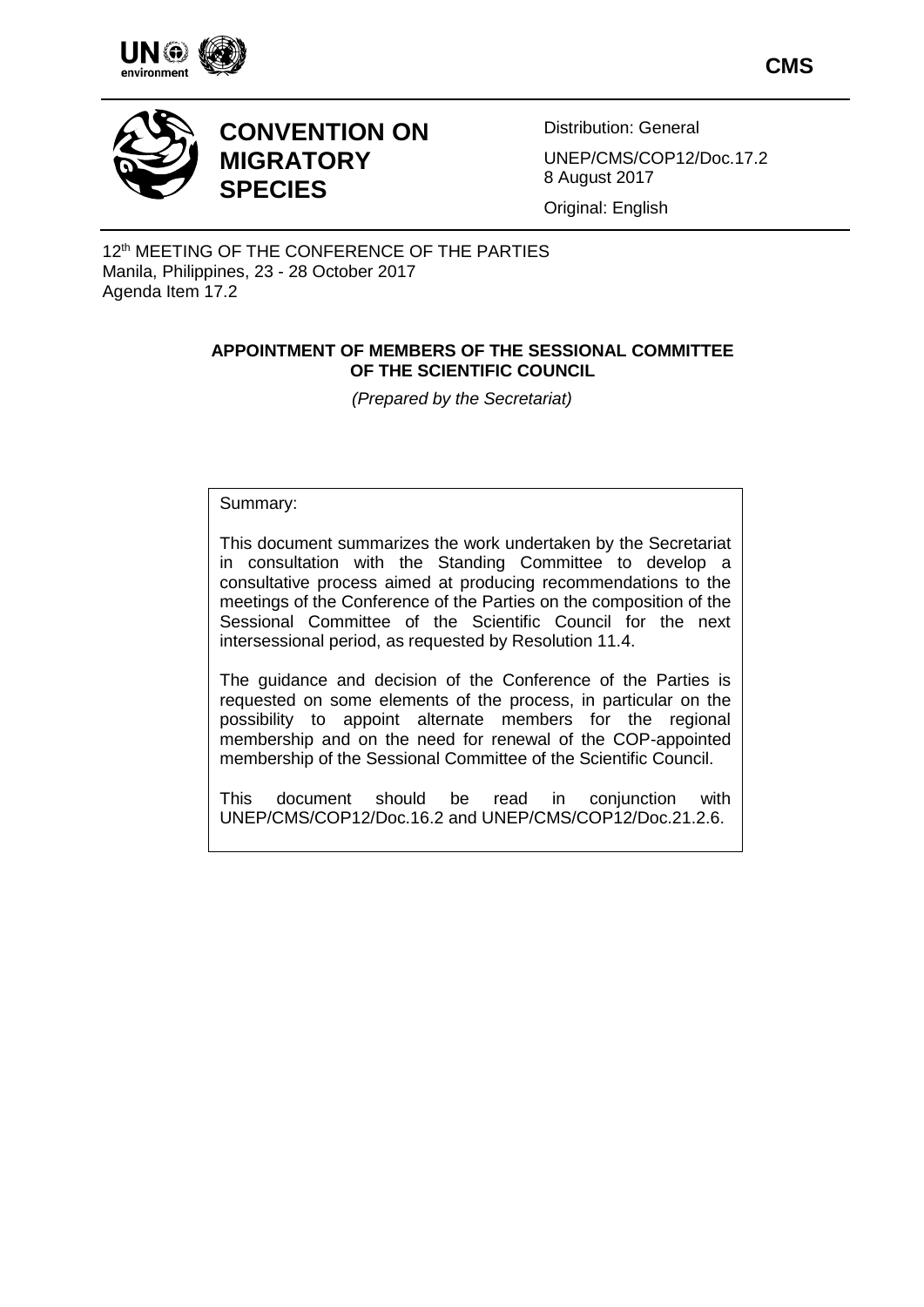## **APPOINTMENT OF MEMBERS OF THE SESSIONAL COMMITTEE OF THE SCIENTIFIC COUNCIL**

## **Background**

1. The Secretariat has prepared this note to assist Parties in their deliberations to appoint members to the Sessional Committee of the Scientific Council to serve during the period from the close of the  $12<sup>th</sup>$  Meeting to the close of the  $13<sup>th</sup>$  Meeting of the Conference of the Parties (COP).

### *Composition of the Sessional Committee*

- 2. In accordance with Resolution 11.4, the Sessional Committee of the Scientific Council is a representative selection of the membership of the Scientific Council appointed for each intersessional period between two consecutive ordinary meetings of the Conference of the Parties.
- 3. Unless otherwise decided by the Conference of the Parties, the Sessional Committee is composed of:
	- (a) nine COP-appointed Councillors with expertise in taxonomic and thematic issues; and
	- (b) fifteen Party-appointed Councillors selected from within the Standing Committee's geographic regions, as follows: three from Africa; three from Asia; three from Europe; three from Oceania; three from South and Central America and the Caribbean.

### *Terms of office*

- 4. COP-appointed Councillors are appointed by each meeting of the Conference of the Parties for the subsequent triennium. Their appointment can be renewed. However, reappointment is not automatic and has to be confirmed by each meeting of the Conference of the Parties.
- 5. Party-appointed Councillors are appointed by individual Parties. Each Party is entitled to appoint one member of the Scientific Council (Art. VIII para.2 of the Convention). Partyappointed Councillors do not have a time limit for their appointment; they remain members until they themselves step down or they are replaced by the Party that appointed them.
- 6. Sessional Committee members should normally be appointed for a minimum term of two triennia. Each ordinary meeting of the Conference of the Parties, starting from the  $12<sup>th</sup>$ meeting (COP12), should decide upon the renewal of half of the membership of the Sessional Committee. As a transitional measure, half of the first appointees were to serve for a single triennium.

#### Definition of a process for the selection of members of the Sessional Committee of the Scientific Council

- 7. Resolution 11.4 requests the Secretariat to provide for a consultative process in order to elaborate, in consultation with the Standing Committee, recommendations to the Conference of the Parties on the composition of the Sessional Committee.
- 8. In considering a possible consultative process leading to recommendations to the  $12<sup>th</sup>$ meeting of the Conference of the Parties (COP12) on the composition of the Sessional Committee for the subsequent intersessional period, the Secretariat identified a number of options, notably for the nomination and selection of Party-appointed members selected regionally, with different implications, and sought the advice and guidance of the Standing Committee at its 44<sup>th</sup> meeting (document [UNEP/CMS/StC44/14\)](http://www.cms.int/en/document/scientific-council-organizational-changes).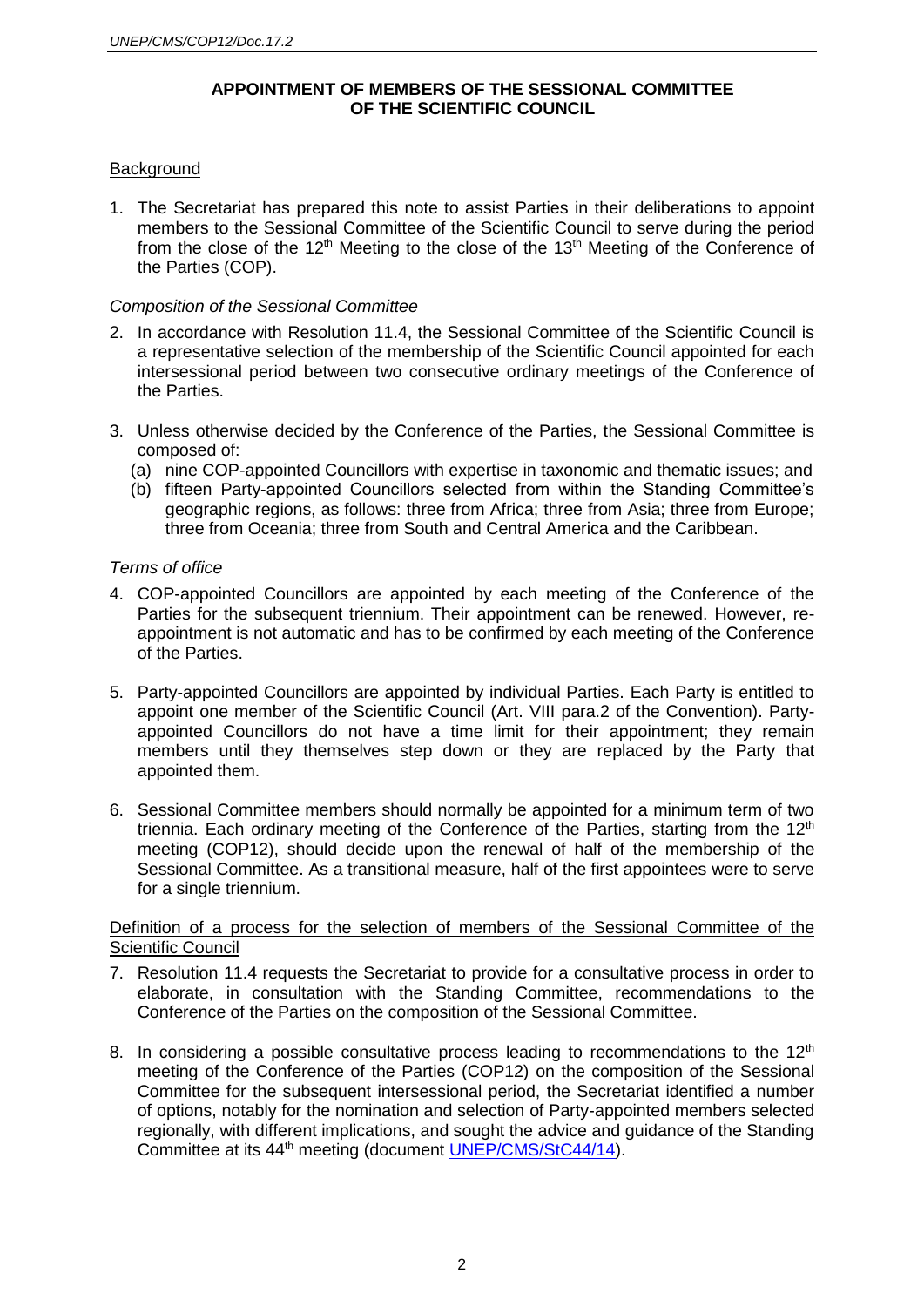- 9. From the discussion at StC44 a broad consensus emerged for an option providing for the identification of candidate Party-appointed members by the regions through a consultation process among the Parties in the regions, coordinated by the relevant members of the Standing Committee, and the submission of definite recommendations on the candidates to be appointed to the COP, formulated in consultation between the Secretariat and the Standing Committee. Further details can be found in paragraphs 112- 122 of the [StC44 report.](http://www.cms.int/en/document/44th-meeting-standing-committee)
- 10. The outcomes of the StC44 deliberations were reported to the 1st Meeting of the Sessional Committee (ScC-SC1, Bonn, 18-21 April 2016). Relevant discussions at the meeting raised issues about the expected renewal of half of the membership of the Sessional Committee by COP12, notably whether the expected renewal should concern only the Party-appointed members or also the COP-appointed members. Potential difficulties in membership renewal were also pointed out as there is an odd number of regional representatives (15) with three members from each of the five regions. The usefulness of identifying alternate members to substitute for appointees in case they had to resign or were unable to attend a particular meeting was also discussed.
- 11. Based on the discussions at ScC-SC1, the Secretariat sought the guidance of the Standing Committee at its  $45<sup>th</sup>$  meeting in relation to the issues mentioned above (document [UNEP/CMS/StC45/Doc.13.1\)](http://www.cms.int/en/document/scientific-council-organizational-changes-0).
- 12. Invited to express a position on whether the 50 per cent renewal of the membership of the Sessional Committee should apply also to the COP-appointed membership, the Standing Committee, after discussion, agreed that the COP-appointed councillors were exempt from the rotation provision, at least for the appointment of the Sessional Committee for the triennium 2018-2020. COP12 is requested to confirm whether this interpretation will remain applicable also for subsequent cycles. All COP-appointed Councillors for the current intersessional period confirmed their availability to serve for the next term, should the COP so wish.
- 13. On the issue of the renewal of the Party-appointed membership of the Sessional Committee, the Secretariat solicited a decision by the Standing Committee on the number of members to be replaced for each region before the regional consultations. Based on a consultation with the current members to ascertain who was willing and able to continue to serve, and on vacant positions, the Standing Committee agreed that two regions (Asia and South & Central America & the Caribbean) should be required to choose two members each for rotation at COP12, while the remaining regions (Europe, Africa and Oceania) should replace only one member each.
- 14. On the question of the appointment of alternate members, the Standing Committee generally supported the possibility of identifying alternate members for the regions, in the understanding however of that not being obligatory. COP12 is invited to consider this possibility and confirm its agreement with it. If agreed, the appointment of alternate members could be reflected in the Terms of Reference and/or the Rules of Procedure of the Scientific Council, as appropriate (see also document UNEP/CMS/COP12/Doc.16.2).
- 15. The possibility of having a back-up for regional members appears particularly useful in the event of a regional member resigning from the Sessional Committee in the course of his or her term, as the modality for nomination and appointment of members makes it impractical to appoint members intersessionally. In addition, alternate members, even if not having to replace regular members permanently, might obtain some exposure to the work of the Sessional Committee, which would constitute a qualification for their possible consideration as candidates for regular membership at the time of renewal of the membership. Alternate members could be identified in the number of one or two for each region, at the same time as the appointment of the regular members.